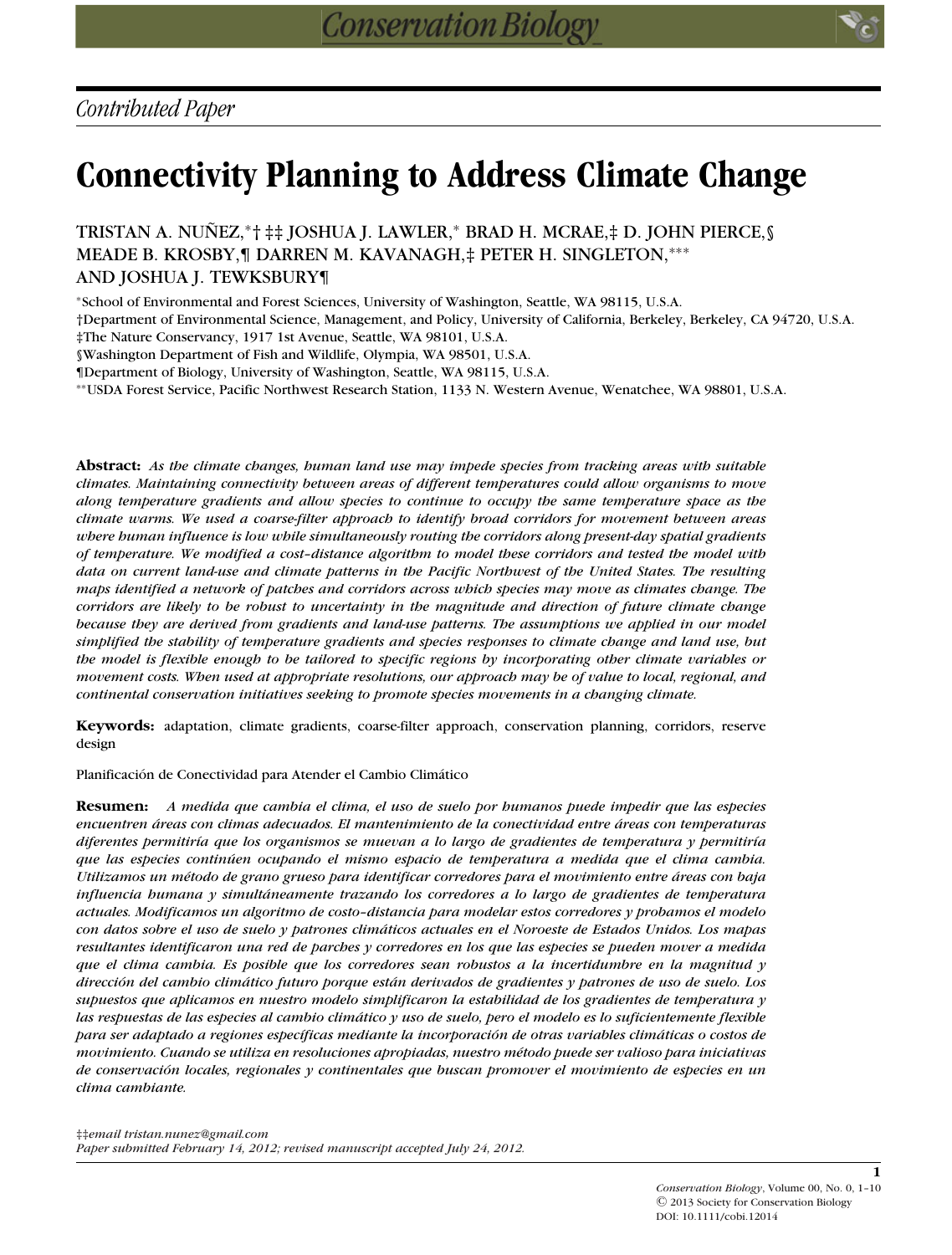Palabras Clave: Adaptación, corredores, diseño de reservas, gradientes de clima, método de grano grueso, planificación de la conservación

# **Introduction**

In the past, species moved great distances relatively unimpeded in response to climatic change (Parmesan & Yohe 2003; Martinez-Meyer et al. 2004). Given the rate of projected future climate change, it is likely species will need to move farther in the  $21<sup>st</sup>$  century (Schloss et al. 2012), and they may encounter substantial anthropogenic barriers that were not present in the past (Sanderson et al. 2002). Thus, maintaining connectivity—the degree to which a landscape facilitates the movement of organisms (Tischendorf & Fahrig 2000)—is the most frequently recommended strategy for conserving species diversity in a changing climate (Heller & Zavaleta 2009). However, traditional connectivity models are used to identify areas that facilitate species movements at one point in time between their current habitats and within their current distributions (Crooks & Sanjayan 2006; Hannah 2011). Thus, these models cannot identify areas that would allow species to track climate-driven range shifts of key attributes of their habitats. We focused instead on connectivity that enables species—and their component populations—to move among suitable areas and to newly suitable areas over time as climate changes (Hannah 2011).

We developed a connectivity model that targets climate change by building a series of linked assumptions about fauna whose movements are restricted by anthropogenic barriers, about the habitats of these species, and about the spatial dynamics of climate change. From these assumptions, we used spatial patterns of temperature and human land use, rather than speciesspecific habitat models, to develop a coarse-filter approach to identifying linkages that facilitate species range shifts in response to climate change (Noss 1987; Hunter et al. 1988). Although our logic in developing this corridor modeling approach came from a focus on nonvolant terrestrial fauna, the locations identified by our approach may also assist other biota to shift their ranges.

We started by assuming, for simplicity, that species distributions depend only on temperature. As have others (e.g., Loarie et al. 2009), we assumed spatial temperature gradients will maintain their geographic orientations as climate changes. For example, as temperatures increase, higher elevations will still be cooler than lower elevations, even if both are warmer, except in areas where inversions or cold-air pooling reverse this general relation.

To identify areas to connect, we assumed species restricted by human-created barriers would be most prevalent in large natural areas. If natural patches of different

temperatures are linked along climatic gradients, species living in them can move to the nearest areas with relatively cooler present-day climates as the climate warms and continue occupying the same temperature space. Implicit in this is the assumption that the necessary components of habitat will exist in these cooler areas, which may depend on the ability of plant species to disperse and whether the plants encounter appropriate conditions of soil composition and moisture. This network of linked patches of different temperatures would enable species to move varying distances along the temperature gradient, offering flexibility if the climate warms more or less than projected.

To identify corridors between patches, we assumed species will have the most success dispersing (potentially over many generations) through areas less modified by humans and areas where temperatures transition smoothly from one patch to another. For example, an alpine species would fare better moving along a ridge to get to the next cooler meadow than it would crossing a hot valley floor.

We applied this model of linked assumptions by identifying patches with a high degree of naturalness (i.e., low degree of human modification) relative to the surrounding landscape. We identified pairs of these patches that, if connected, would allow species to move from warmer to cooler areas. We then mapped corridors between linked patches with a cost–distance model that delineated routes with the most unidirectional changes in presentday temperature between the patches (Fig. 1), avoided extreme deviations in temperature, and remained within areas of lowest human influence. We used this method to identify corridors with the potential to facilitate climatedriven movements of biota in the Pacific Northwest of the United States.

#### **Methods**

#### **Study Area**

Our study covered  $443,578$  km<sup>2</sup> centered on the state of Washington and extending into Idaho and Oregon in the United States, and British Columbia in Canada. The region has steep and varying temperature and moisture gradients and varying intensities of land use. On average, climate models project increases of 3.0 ◦C by the 2080s for the Pacific Northwest and rates of warming ranging from 0.1 to  $0.6\,^{\circ}$ C /decade (Mote & Salathé 2009). Annual precipitation is projected to increase by 1–2%, but some models projected larger seasonal changes in precipitation (Mote & Salathé 2009).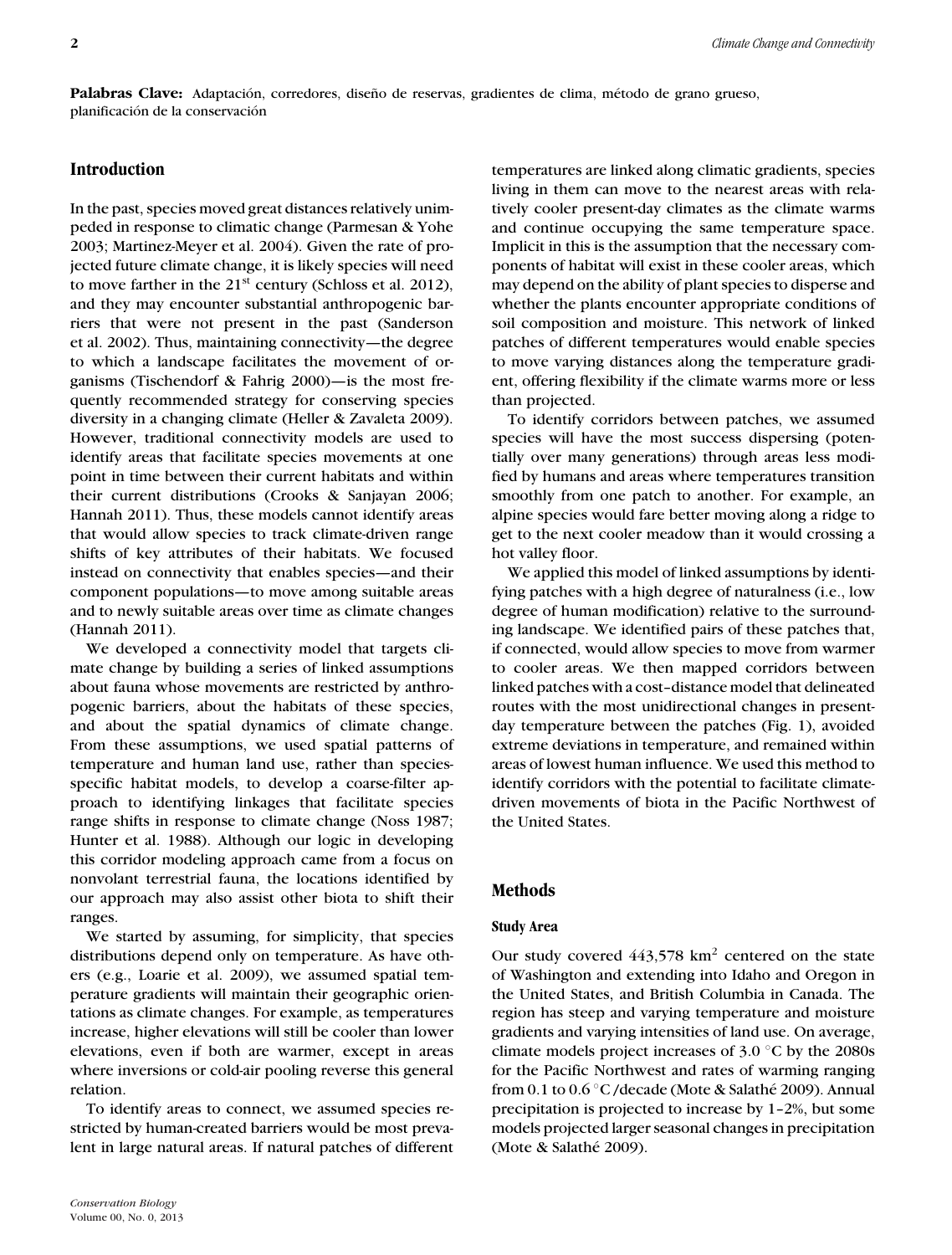

*Figure 1. Connection of patches via a standard cost–distance corridor and a climate-gradient corridor. Patches A and B are separated by a temperature gradient (contour lines) (numbers, ranging from 4 to 12, indicate increasing temperature). The standard cost–distance corridor, all else being equal, provides the shortest path between the patches, and the climate-gradient corridor provides the most unidirectional change in the temperature gradient.*

#### **Temperature- and Landscape-Integrity Resistance Surfaces**

We used mean annual temperature gradients to demonstrate our approach (Fig. 2a). Mean annual temperature gradients in the Pacific Northwest are broadly correlated with gradients of more direct ecological relevance, such as growing-degree days, average temperature of the coldest month, and moisture deficit. We used the 30-year mean of mean annual temperatures from 1971 to 2000, which we derived from a  $1 \cdot km^2$  digital elevation model and the ClimateWNA (western North America) climate data tool (version 4.61) (Wang et al. 2006), which is built from the parameter-elevation regressions on independent slopes model (PRISM) (Daly et al. 2008). This model spatially interpolates weather-station data onto a continuous grid while accounting for elevational, coastal, rain-shadow, and other physiographic influences on temperature and precipitation patterns.

We used landscape integrity (Fig. 2b), an index of naturalness developed by the Washington Wildlife Habitat Connectivity Working Group, as a measure of resistance arising from human land uses to ecological flows (WHCWG 2010). The index is based on methods developed by NatureServe (Comer & Hak 2009) and is similar in construction to other indices including the humaninfluence index and landscape naturalness (Sanderson et al. 2002; Theobald 2010). The landscape-integrity index ranks 100-m pixels in order of increasing naturalness on a scale from 0.5 to 9.0 and is based on land-cover data, human population density, and proximity of each pixel to roads (Supporting Information) (WHCWG 2010). To match the spatial resolution of the landscape-integrity data to our climate data, we aggregated the 100-m resolution landscape integrity data to 1-km resolution by taking the mean of the 100-m resistance values in each 1-km cell. Assuming that decreasing naturalness reduces the probability of successful species dispersal, we reversed the integrity index by subtracting each value from 10, which resulted in a movement-resistance index of 1.0– 9.5 (9.5, land cover most resistant to movement).

We scaled the resistance index by increasing the maximum resistance (i.e., that corresponding to the most unnatural land cover) to 25, 50, and 100, respectively. We used an exponential transformation to maintain the scaling between the lowest resistance value, 1, and the different maximum resistance values. We mapped test corridors to determine which scaling resulted in corridors that did not cross urban areas, agricultural areas, or areas with a high density of roads (Supporting Information). As a result, we used a maximum resistance of 100 to map the final corridor network.

# **Identifying and Linking Patches**

We linked 348 patches of land previously identified by the Washington Wildlife Habitat Connectivity Working Group as potential focal points for connectivity planning (Fig. 2c). The group delineated these patches by identifying all contiguous areas >4047 ha (10,000 acres)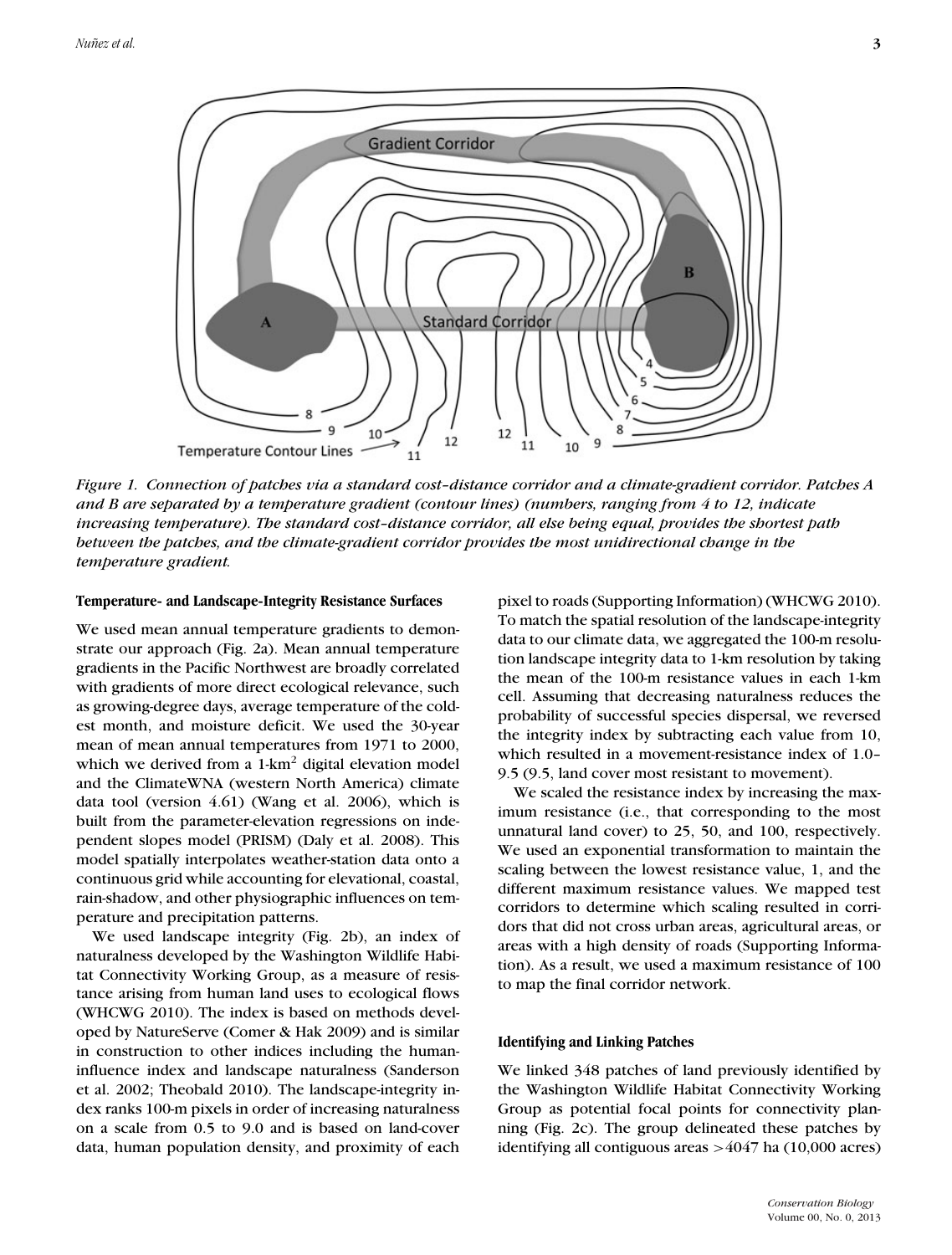

*Figure 2. Data used in our climate corridor model included (a) a mean of mean annual temperatures from 1971 to 2000 and (b) a landscape-integrity index (a metric of naturalness that incorporate data on urban areas, distance to roads, agriculture, and other land uses). High-integrity patches (c) are linked on the basis of differences in temperature within the patches, creating (d) a network of corridors modeled between the patches that contained unidirectional changes in temperature and high landscape integrity.*

classified as native cover by the Washington Gap Analysis Project (Cassidy et al. 1997), not crossed by major roads, and with a high landscape-integrity score relative to the surrounding ecoregion (WHCWG 2010). This approach to identifying patches, although based on subjective choices, consistently and transparently identified large areas in which human activities were the least prominent.

We linked all pairs of patches that were  $\leq 50$  km apart and for which the coldest area within one patch differed in mean annual temperature by at least 1 ◦C from the coldest area of the other (Fig. 2c). The patches varied greatly in size (4,090–1,250,093 ha) and spanned different ranges of temperature (0.1–15.1  $\degree$ C), so the coldest temperature in the patch was a more appropriate metric for a linkage rule than the patch's mean temperature. Because global and regional circulation models project the region is warming, the temperature of the coldest area

within a patch indicated the patch's capacity to continue to provide a thermally suitable area for a species. To quantify the temperature of the coldest area within a patch, we subtracted 2 SDs from the mean of the temperatures of all the pixels in the patch and thus reduced the effect of single-pixel temperature outliers.

We linked patches only if they differed in their coldest temperatures by  $\geq 1$  °C to ensure corridors provided significant temperature transitions. This  $1^{\circ}$ C threshold may be high, given that observed global warming of 0.76 ◦C during the  $20<sup>th</sup>$  century has already provoked observable movements of flora and fauna (Parmesan & Yohe 2003; IPCC 2007). We used 50 km as a maximum edge-to-edge Euclidean distance between patches because this distance connected every patch in our region to at least one other that met the temperature difference requirement. We linked each patch to its 3 nearest (in cost–distance units) neighbors with Linkage Mapper 9.3.1 (McRae &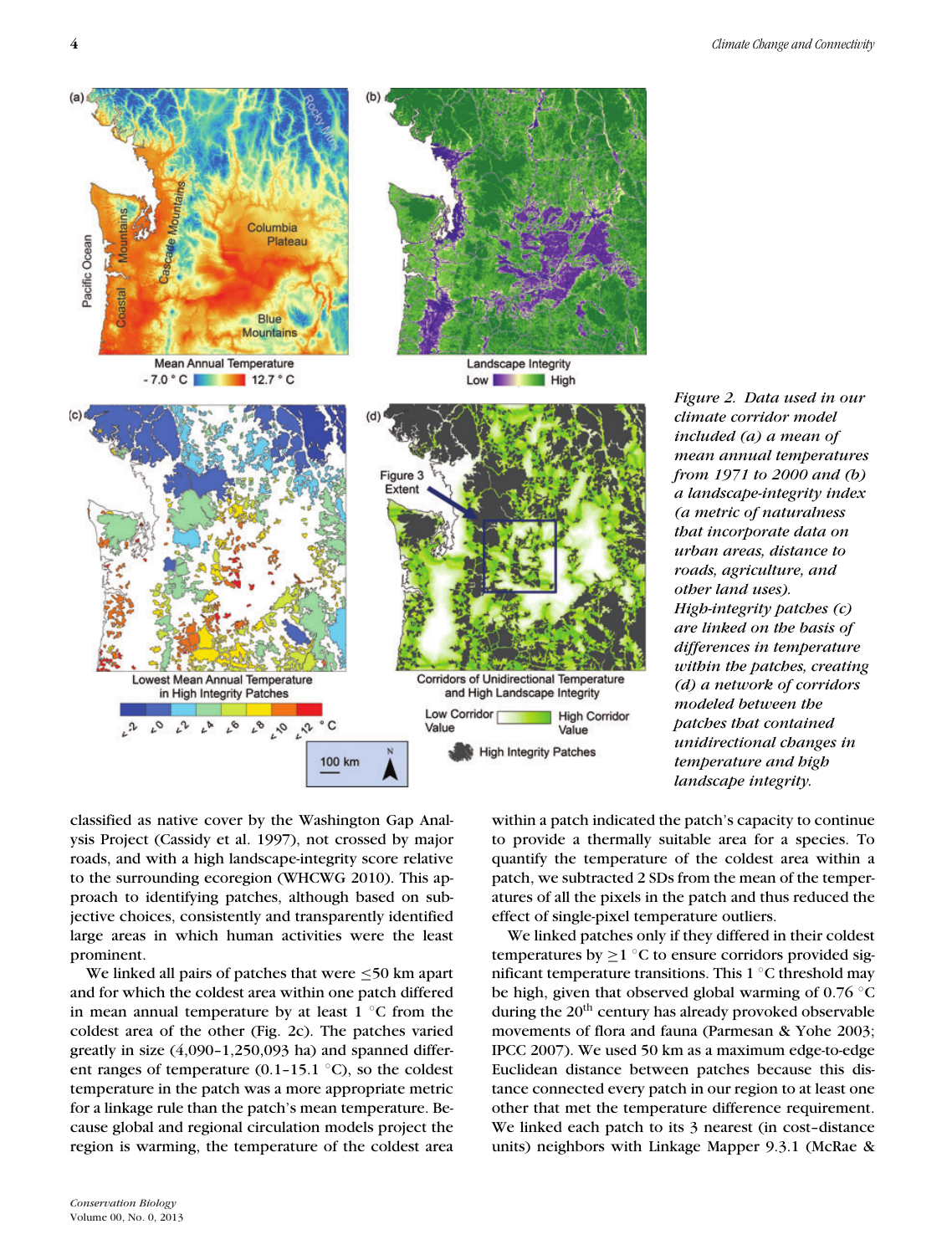Kavanagh 2011) and produced a network of patches that we incorporated into corridor mapping.

#### **Mapping Corridors**

We used cost–distance modeling, a computationally efficient approach used to identify the relative importance of areas between patches for ecological movements (Adriaensen et al. 2003), to map all corridors. A raster of cost weights, or resistances, associated with movement across a landscape is the primary data input for a cost– distance model (Adriaensen et al. 2003; Beier et al. 2008). We mapped corridors in a way that avoided developed areas while maintaining unidirectional change in temperature between patches (Fig. 2d) by using cost weights that we based on landscape integrity and temperature gradients. As an intermediate step, we also mapped corridors that ignored land-use patterns and showed only the routes of most unidirectional change in temperature (Supporting Information).

Standard cost–distance corridor models add together costs isotropically, meaning that cost is the same regardless of the direction in which the pixel is crossed. This algorithm is appropriate for cost weights assigned to human land use, such as our reversed landscape-integrity maps. Typically, in cost–distance connectivity models the following equation is used to calculate cost distances from a focal cell to each of its 8 neighbors:

Isotropic cost distance  $= [(\mathrm{cost}_{\mathrm{focal}} + \mathrm{cost}_{\mathrm{neighbor}})/2]$  $\times$  Euclidean distance. (1)

The Euclidean distance is the straight-line distance between cell centers, and the distance between diagonal neighbors is  $\sqrt{2}$  times the distance between horizontal or vertical neighbors (Supporting Information).

We used the equation

Anisotropic cost distance

= (temperature-distance weight  
\n
$$
\times
$$
 |temperature<sub>focal</sub> - temperature<sub>neighbor</sub>|) (2)  
\n+ Euclidean distance

to calculate a temperature-only corridor network from the cost of moving between 2 cells on a temperature gradient (Figs. 3a & 3b, Supporting Information). Unlike standard cost–distance corridor models, our approach was built around anisotropic cost calculations instead of isotropic calculations. Anisotropic costs change as the direction in which a gradient is crossed changes (Frank et al. 1993), much in the same way that hiking across the side of a mountain takes less energy than climbing it. By using Eq. (2) to accumulate anisotropic costs from a temperature gradient, we were able to identify routes across a landscape that provide the most unidirectional temperature change available between 2 patches (as in Fig. 1). This equation requires converting an amount of temperature change into cost–distance units, which we did by specifying a temperature–distance weight. We then multiplied the temperature–distance weight by the absolute value of the difference in the temperatures of the focal cell and the neighboring cell. We added the Euclidean distance traveled so that the corridors followed the most direct route when crossing an area of uniform temperature.

We used the r.walk tool in the GRASS GIS package (GRASS 2010) to calculate anisotropic cost distances from the raster of mean annual temperature. We chose the temperature–distance weight of 50 km/1  $°C$  after modeling corridors for 15 40-km-long test corridors. For these test corridors, we modeled temperature–distance weights of 10, 25, 50, 100, and 200 km/1 ◦C (Supporting Information). We chose 50 km/1  $°C$  because the corridors with this weight maintained a largely unidirectional change in temperature in moving from pixel to pixel and the corridor length remained <3 times the Euclidean distance between the patches.

We used the following equation to calculate the final corridor network (Fig. 2d):

Combined cost distance  $= \{[(\text{cost}_{\text{focal}} + \text{cost}_{\text{neighbor}})/2]$ 

 $\times$  Euclidean distance} + (temperature-distance weight

 $\times$  |temperature<sub>focal</sub> – temperature<sub>neighbor</sub>|). (3)

Equation (3) combines Eq. (2), the anisotropic costs from moving across a temperature surface, with Equation (1), the isotropic costs of crossing a resistance surface that reflects the impediments to movement from human land use (Supporting Information). We used an additive combination because it is simpler and more intuitive than a multiplicative combination.

We calculated combined cost distances from a land-use resistance map with a maximum resistance value of 100 and from a raster of mean annual temperature, for which we used a temperature-distance weight of 50 km/1 <sup>○</sup>C. As with the temperature-only corridors, we chose this combination of temperature–distance weights and landuse resistances after modeling test corridors (Supporting Information). This combination identified corridors that avoided urban, agricultural, and exurban lands while keeping the spatial temperature change relatively uniform in direction.

# **Results**

The network of corridors we mapped along the Pacific Northwest's major temperature gradients (Fig. 2d) contained routes of unidirectional change in temperature and did not include areas of heavy human land use. The warmest patches in the center of the study area were linked in stepwise fashion to ever-cooler patches, particularly west into the Cascade Mountains, north and east into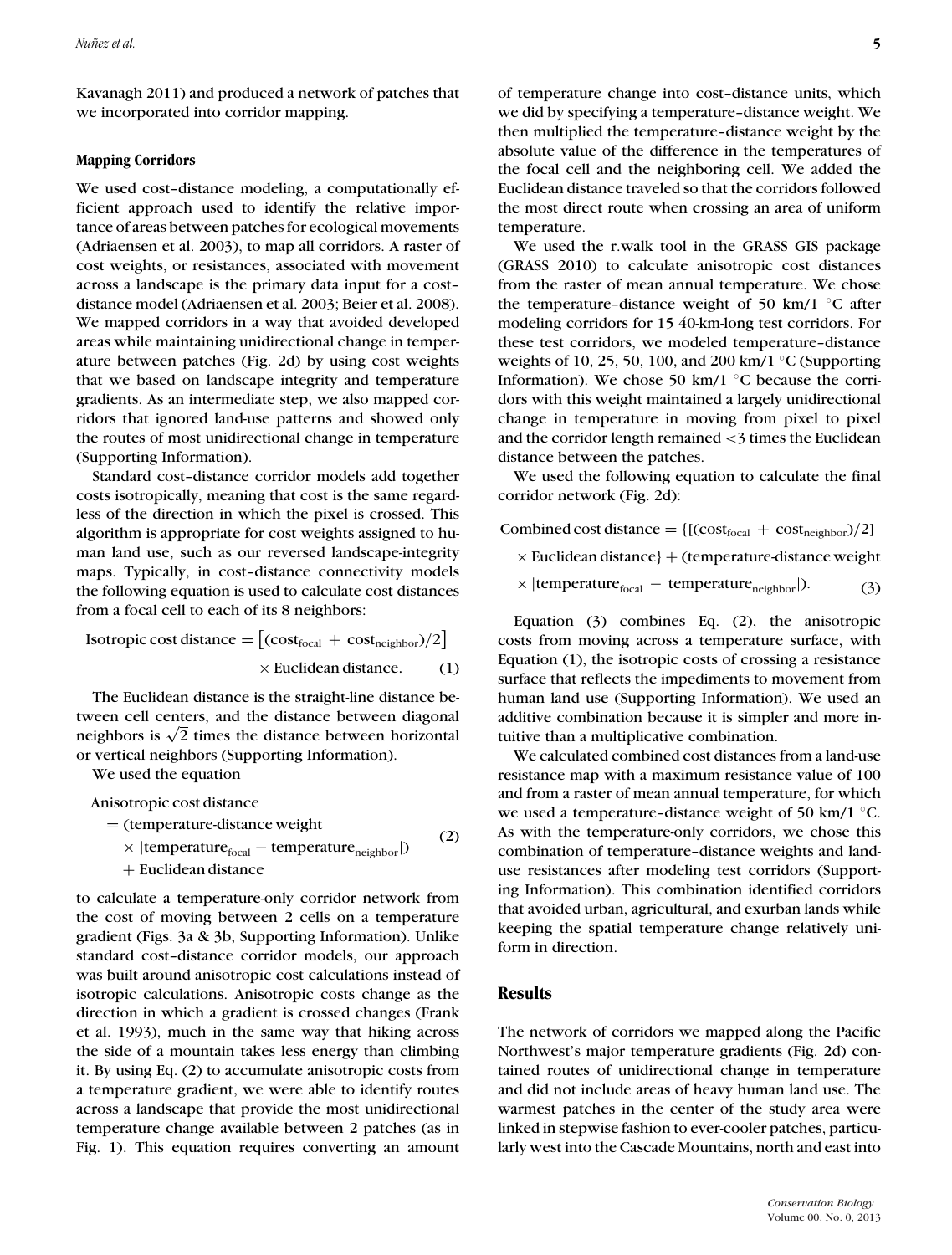the Rocky Mountains, and south into the Blue Mountains

Corridors between warmer patches and cooler patches were oriented in a wide range of directions. This pattern reflected the east–west and north–south orientation of mountain ranges in the region and the large effect of topography relative to latitude on the direction of temperature gradients in our study area. Areas of intensive land use in the western and central portions of the study area had few patches and therefore fewer, longer corridors.

The test corridors we modeled were largely robust to changes in temperature–distance weights. For temperature-only test corridors modeled with Eq. (2), increases in the temperature–distance weight >25 km/ 1 ◦C generally did not result in differences in corridor shape (Supporting Information). When we modeled test corridors with temperature–distance weights of 25, 50, and 100 km / 1  $\degree$ C and land-use maximum resistances of 25, 50, and 100, as long as the ratio between maximum land-use resistance and the temperature–distance weight was between 1:1 and 3:1, the corridors were not located in urban and agricultural areas and the direction of the underlying climate gradient did not change (Supporting Information).

The corridors we delineated on the basis of only temperature gradients with Eq. (2) (Figs. 3a & 3b) were narrower and more constrained in mountainous regions than in flatlands due to steeper temperature gradients in the mountains. Because delineation of these corridors was not based on land-use patterns, the corridors often passed



Mean Annual Temperature within Patches and Corridors Mapped Using Only Temperature Gradients



Mean Annual Temperature within Patches and Corridors Mapped Using Temperature Gradients and Landscape Integrity



*Figure 3. Corridors mapped on the basis of only temperature gradients have (a) unidirectional transitions in temperature between patches (patches are outlined in black) and (b) areas of low landscape-integrity index values (a metric of naturalness calculated from data on urban areas, distance to roads, agriculture, and other land uses). Corridors mapped on the basis of both temperature gradients and landscape integrity have (c) generally unidirectional transitions in temperature and (d) much higher levels of landscape integrity than the temperature-only corridors. The cost–distance threshold used to set the corridor width was 20 cost–distance km for the temperature-only corridors and 100 cost–distance km for the landscape-integrity and temperature corridors.*

(Figs. 2c & 2d).



Landscape Integrity within Patches and Corridors Mapped Using Only Temperature Gradients

Landscape Integrity within Patches and Corridors Mapped Using Temperature

Gradients and Landscape Integrity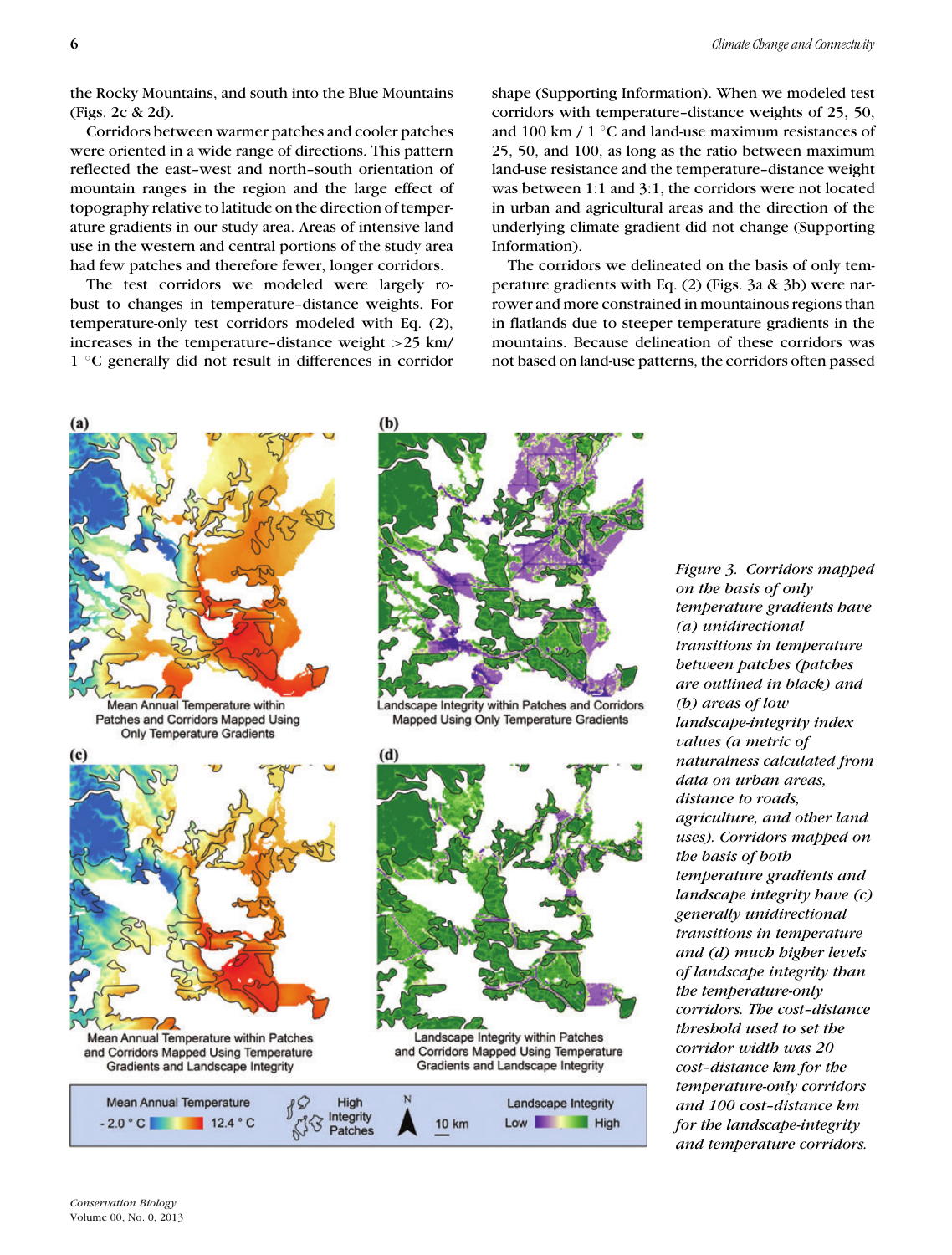directly through urban or agricultural regions (Fig. 3b). This pattern suggests that in our study region, species whose movements are restricted by human activities will not be able to move along the most direct temperature gradients as climate changes. In comparison, corridors we delineated on the basis of both temperature and landuse inputs with Eq. (3) did not include areas heavily affected by human modification and generally maintained unidirectional changes in temperature (Figs. 3c & 3d).

### **Discussion**

Our methods delineated corridors specifically relevant for movement in response to changing temperatures. Rather than connecting patches that were similar in current vegetation or that provided current habitat for a set of species, as do standard connectivity models (e.g., Spencer et al. 2010; WHCWG 2010), our model connected areas with temperatures suitable for some species in the present to areas that may have suitable temperatures for those species in the future.

Several approaches have been proposed to increase connectivity as climate changes, but ours is different in its focus on coarse-filter corridors along temperature gradients. In general, coarse-filter approaches in conservation planning are based on community-level, geophysical, or anthropogenic patterns, whereas fine-filter approaches focus on individual species (Hunter et al. 1988). Finefilter climate-connectivity approaches project the bioclimatic envelopes of small numbers of vertebrate (Vos et al. 2008) and plant species (Williams et al. 2005; Phillips et al. 2008; Rose & Burton 2009) into the future to identify corridors between present and future distributions of species. Bioclimatic-envelope approaches might be useful, especially for species of particular ecological importance. However, the projections of these models have uncertainties associated with greenhousegas emission scenarios, global circulation-model projections, downscaling approaches, species-distribution models, and assumptions about species dispersal abilities, particularly at the fine grain used in site-specific conservation planning (Beier & Brost 2010). It is also difficult to combine individual bioclimatic-envelope corridors for all species in a region into a single network because speciesspecific corridors can differ greatly among species. Modelers struggle with combining corridor networks made for different species even when not considering climate change (Beier et al. 2008; WHCWG 2010).

Comparatively, the simplicity of a coarse-filter approach makes the approach more transparent and more general, but less accurate for individual species. Our approach identifies corridors of natural lands that cross temperature gradients, a concept that is easily understood but does not rely on predictions of specific movements of individual species. Although this simplification does not

Similar to our approach, several previous connectivity models specific to climate change do not include projections of future climate. In one such approach, bottlenecks to climate-driven movements were identified on the basis of present-day wetland habitats, species-specific habitat needs, and dispersal distances (Vos et al. 2010). Another approach delineated strips 1-km wide of natural land cover between areas of different elevations to provide for movement of ecosystem processes as climate changes (Rouget et al. 2003). A coarse-filter approach connected areas containing similar land facets derived from topographic, soil, and other attributes, via a cost–distance modeling approach (Beier & Brost 2010). This creates connections among areas with similar topographic and geological characteristics for species that may occupy or move through as climate changes (Anderson & Ferree 2010). Although the land-facet approach does not directly incorporate information about climate gradients, it is complementary to our approach because it addresses substrate, local topography, and geology.

The utility of our gradient-based approach to corridor modeling depends on how well our simplifying assumptions about organisms, temperature gradients, and their respective responses to climate change hold under different circumstances. Future refinements of our approach may make it more robust to these assumptions and allow for tailoring to specific locations or groups of organisms. Our first assumption, that species ranges will move to track shifts in suitable temperatures, is supported by paleoecological studies and by observations of species responses to recent climatic changes. Trees, other plant species, insects, and mammals have all tracked climate gradients in response to recent climatic warming (Chen et al. 2009). However, local microclimates provided by riparian areas, canopy cover, or canyons and other topographic features may allow species to remain in or move into an area without tracking coarse-grain climate gradients (Ackerly et al. 2010). In addition, some species may be able to evolve in response to changing conditions and thus may not need to move (Skelly et al. 2007).

The climate-gradient corridor approach can accommodate regional differences in which climatic variables exert the most control on species distribution patterns because mean annual temperature may not be the limiting factor for most species. For example, in boreal systems, the number of growing-degree days or the mean temperature of the coldest month best predict plant distributions, whereas in warmer, arid systems climatic-moisture deficit is more important (Wang & Price 2007). Although we used temperature in our analyses, the climate variable we used to identify corridors can be changed to better reflect the predominant climatic drivers in a specific region. Any climate variable, or a multivariate index of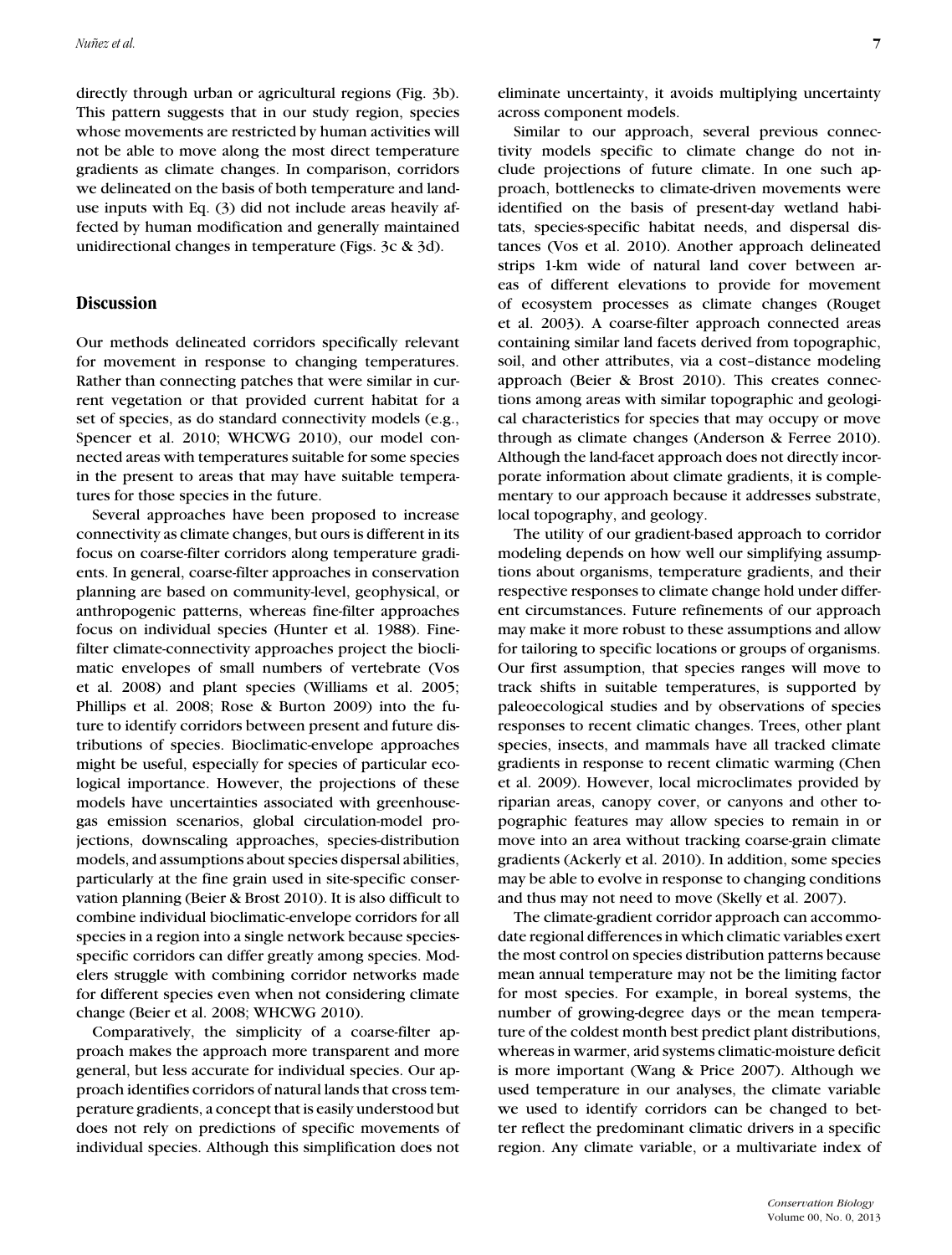climate variables, could be substituted for temperature in calculating corridors as long as it can be mapped as a continuous variable. To demonstrate this flexibility, we modeled the same corridor network described above, but we used annual climatic-moisture deficit instead of mean annual temperature (Supporting Information). The moisture-deficit based network was largely similar to the mean annual temperature network, which reflects the role of topography in driving both gradients in our region.

Our second major assumption, that climatic gradients between patches will remain largely constant even though climate is changing in absolute terms, sets important constraints on the spatial extent and grain sizes with which our approach may be used. We based this assumption on evidence that temperature and moisture gradients across distances from several kilometers and several hundred kilometers are driven largely by topography and other physiographic influences (including elevation, cold-air pooling, rain shadows, proximity to water bodies, and wind patterns) (Daly 2006). Primarily because topography itself is unchanging, we assumed the orientation of these climate gradients will not change substantially at these distances. This same assumption is also present in many downscaled projections of future climate commonly used in climate-envelope models (Ashcroft et al. 2009).

Although this assumption is commonly made, the stability of local and regional climate gradients as climate changes is an area of active research and is not well understood (Pepin et al. 2011). At distances less than several kilometers, results of recent studies suggest temperature gradients may change as climate changes due to local atmospheric decoupling, particularly in climatically complex landscapes (Fridley 2009; Daly et al. 2010). At distances greater than several hundred kilometers, changes in global circulation patterns arising from climate change may make gradients unstable as the climate changes (Daly 2006). It is also possible that land-use changes that modify albedo or aerosol levels could affect local climate gradients or that changes in major climatic patterns or systems (e.g., changes in coastal fog or monsoon patterns) could change the orientation of gradients in some regions. Despite these caveats, as long as the orientations of the gradients along individual corridors remain consistent, we do not expect changes in gradients to result in major changes in the locations of our modeled corridors. Because most conservation corridors are longer than several kilometers but rarely reach several hundred kilometers, these constraints on appropriate extents and grain sizes are less problematic for our approach than might be expected.

Our third assumption, that species will move most easily through areas with climates similar to those they currently inhabit, targets our approach at species limited by climate in their dispersal and colonization ability. This assumption makes the model less relevant for species (or their habitats) that are primarily constrained by limited dispersal ability or edaphic requirements. These species might be better conserved with other strategies, such as assisted migration. Similarly, our fourth assumption, that targeted species will move most easily through more natural lands, means the model is best suited to species for which human activities generally act as impediments to movement. Our approach is sufficiently flexible that it can be further tailored to address species' specific movement needs or climatic associations. For example, a network for small mammals sensitive to thermal extremes but able to live in agricultural landscapes could be identified by assigning higher movement costs to temperature gradients and lower costs to movement through agricultural lands.

Although the general nature of our approach is useful, it has several limitations. As with most cost–distance modeling in conservation planning (Beier et al. 2008), parameters in the model are inherently subjective. The temperature threshold used to decide whether to link patches and the cost distances applied to land use and differences in temperature depend on the modeler's judgment. We used an iterative process of modeling different potential resistance values. We selected the cost values used in the final model from the cost values that resulted in corridors that kept the rate of temperature change in the corridor uniform in direction and avoided areas of agricultural, urban, and exurban land uses. Although subjective, this parameterization approach provided a rigorous, transparent, and repeatable way of assessing the effects of different factors.

Our approach does not highlight all areas that might be useful for promoting species movements in a changing climate. Riparian corridors may be important for movement during periods of environmental change (Decamps 1993). Topographical or geological factors are also likely to be important. Maintaining connectivity for long-distance migrations of birds, ungulates, and other organisms and among wetlands and aquatic systems is not addressed by the climate-gradient approach. These dimensions of connectivity for climate change could be analyzed separately and merged with a climate-gradientbased network.

Next steps in advancing this approach include tailoring the model to specific regions or groups of organisms by incorporating different or multiple climate variables and comparing the corridor network with corridors designed with species-specific climate-envelope and individual-based dispersal models. In addition, emerging climatological research about the regions and distances across which climate gradients remain stable with climate change should be incorporated.

Our approach can be applied as a coarse-filter model or tailored to more specific needs and can incorporate previously identified patches and land-use resistance surfaces. It may thus be most readily implemented by regional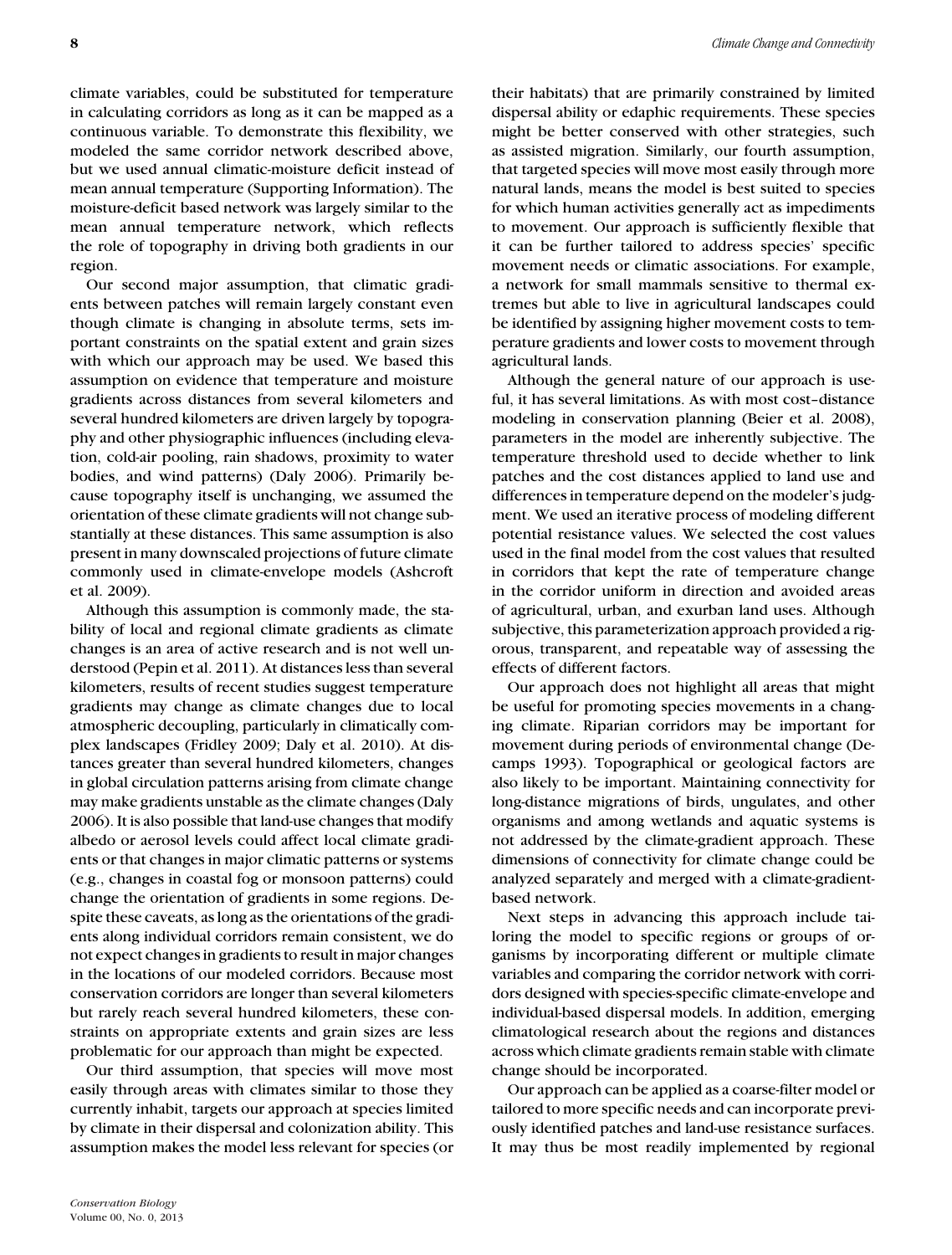conservation planning efforts that have already used cost–distance connectivity models. In addition, these methods may be useful for major continental connectivity initiatives that include responding to climate change among their primary goals (Vos et al. 2008; Graumlich & Francis 2010). The methods described in this paper have been implemented in the Climate Linkage Mapper (Kavanagh et al. 2012) software tool, a new addition to the Linkage Mapper Toolkit for ArcGIS (McRae & Kavanagh 2011).

#### **Acknowledgments**

We thank E. Fleishman, E. Main, and 4 anonymous reviewers for their constructive comments, and L. Dermer, C. Austin, and C. Hojnowski for commenting on earlier drafts. We thank the Washington Wildlife Habitat Connectivity Working Group for data and input. Funding was provided by the Wilburforce Foundation, the Department of the Interior Great Northern and North Pacific Landscape Conservation Cooperatives, the School of Environment and Forest Sciences at the University of Washington, the ARCS Foundation, and the National Science Foundation Graduate Research Fellowship Program (grant 11– 582). Support also came from the Wildlife Conservation Society through its Wildlife Action Opportunities Fund, made possible by the Doris Duke Charitable Foundation.

#### **Supporting Information**

Landscape integrity parameterizations and figures with cost–distance test linkages for Eqs. (1), (2), and (3), a climatic moisture-deficit corridor network, and temperature- and landscape-integrity corridor networks (Appendix S1) are available online. The authors are solely responsible for the content and functionality of these materials. Queries (other than absence of the material) should be directed to the corresponding author.

#### **Literature Cited**

- Ackerly, D. D., S. R. Loarie, W. K. Cornwell, S. B. Weiss, H. Hamilton, R. Branciforte, and N. J. B. Kraft. 2010. The geography of climate change: implications for conservation biogeography. Diversity and Distributions **16:**476–487.
- Adriaensen, F., J. P. Chardon, G. De Blust, E. Swinnen, S. Villalba, H. Gulinck, and E. Matthysen. 2003. The application of 'least-cost' modelling as a functional landscape model. Landscape and Urban Planning **64:**233–247.
- Anderson, M. G., and C. E. Ferree. 2010. Conserving the stage: climate change and the geophysical underpinnings of species diversity. Public Library of Science ONE **5**(7): DOI: 10.1371/journal.pone.0011554.
- Ashcroft, M. B., L. A. Chisholm, and K. O. French. 2009. Climate change at the landscape scale: predicting fine-grained spatial heterogeneity in warming and potential refugia for vegetation. Global Change Biology **15:**656–667.
- Beier, P., D. R. Majka, and W. D. Spencer. 2008. Forks in the road: choices in procedures for designing wildland linkages. Conservation Biology **22:**836–851.
- Cassidy, K. M., C. E. Grue, M. R. Smith, and K. M. Dvornich. 1997. Washington State gap analysis final report. Washington Cooperative Fish and Wildlife Research Unit, University of Washington, Seattle.
- Chen, I. C., H. J. Shiu, S. Benedick, J. D. Holloway, V. K. Cheye, H. S. Barlow, J. K. Hill, and C. D. Thomas. 2009. Elevation increases in moth assemblages over 42 years on a tropical mountain. Proceedings of the National Academy of Sciences of the United States of America **106:**1479–1483.
- Comer, P. J., and J. Hak. 2009. NatureServe landscape condition model. Technical report for NatureServe Vista decision support software engineering. NatureServe, Boulder, Colorado.
- Crooks, K. R., and M. A. Sanjayan. 2006. Connectivity conservation. Cambridge University Press, Cambridge, United Kingdom.
- Daly, C. 2006. Guidelines for assessing the suitability of spatial climate data sets. International Journal of Climatology **26:**707–721.
- Daly, C., D. R. Conklin, and M. H. Unsworth. 2010. Local atmospheric decoupling in complex topography alters climate change impacts. International Journal of Climatology **30:**1857–1864.
- Daly, C., M. Halbleib, J. I. Smith, W. P. Gibson, M. K. Doggett, G. H. Taylor, J. Curtis, and P. P. Pasteris. 2008. Physiographically sensitive mapping of climatological temperature and precipitation across the conterminous United States. International Journal of Climatology **28:**2031–2064.
- Decamps, H. 1993. River margins and environmental-change. Ecological Applications **3:**441–445.
- Frank, A., I. Campari, C. Zhan, S. Menon, and P. Gao. 1993. A directional path distance model for raster distance mapping. Pages 434–443 in S. Hirtle and A. Frank, editors. Spatial information theory: a theoretical basis for GIS. Springer, Berlin.
- Fridley, J. D. 2009. Downscaling climate over complex terrain: high finescale (<1000 m) spatial variation of near-ground temperatures in a montane forested landscape (Great Smoky Mountains). Journal of Applied Meteorology and Climatology **48:**1033–1049.
- GRASS (Geographic Resources Analysis Support System Development Team). 2010. Geographic resources analysis support system (GRASS) software. Version 6.5.svn Open Source Geospatial Foundation, location. Available from http://grass.osgeo.org (accessed May 2011).
- Graumlich, L., and W. L. Francis. 2010. Moving toward climate change adaptation: the promise of the Yellowstone to Yukon Conservation Initiative for addressing the region's vulnerabilities. Yellowstone to Yukon Conservation Initiative, Canmore, Alberta.
- Hannah, L. 2011. Climate change, connectivity, and conservation success. Conservation Biology **25:**1139–1142.
- Heller, N. E., and E. S. Zavaleta. 2009. Biodiversity management in the face of climate change: a review of 22 years of recommendations. Biological Conservation **142:**14–32.
- Hunter, M. L., G. L. Jacobson, and T. Webb. 1988. Paleoecology and the coarse-filter approach to maintaining biological diversity. Conservation Biology **2:**375–385.
- IPCC (Intergovernmental Panel on Climate Change). 2007. Summary for policymakers. Pages 1–18 in S. Solomon, D. Qin, M. Manning, Z. Chen, M. Marquis, K.B. Averyt, M. Tignor, and H. L. Miller, editors. Climate change 2007: the physical science basis. Contribution of Working Group I to the fourth assessment report of the Intergovernmental Panel on Climate Change. Cambridge University Press, Cambridge, United Kingdom.
- Kavanagh, D. M., T. A. Nuñez, and B. H. McRae. 2012. Climate linkage mapper connectivity analysis software. Adze Informatics, Seattle. Available from http://www.circuitscape.org/linkagemapper (accessed November 2012).